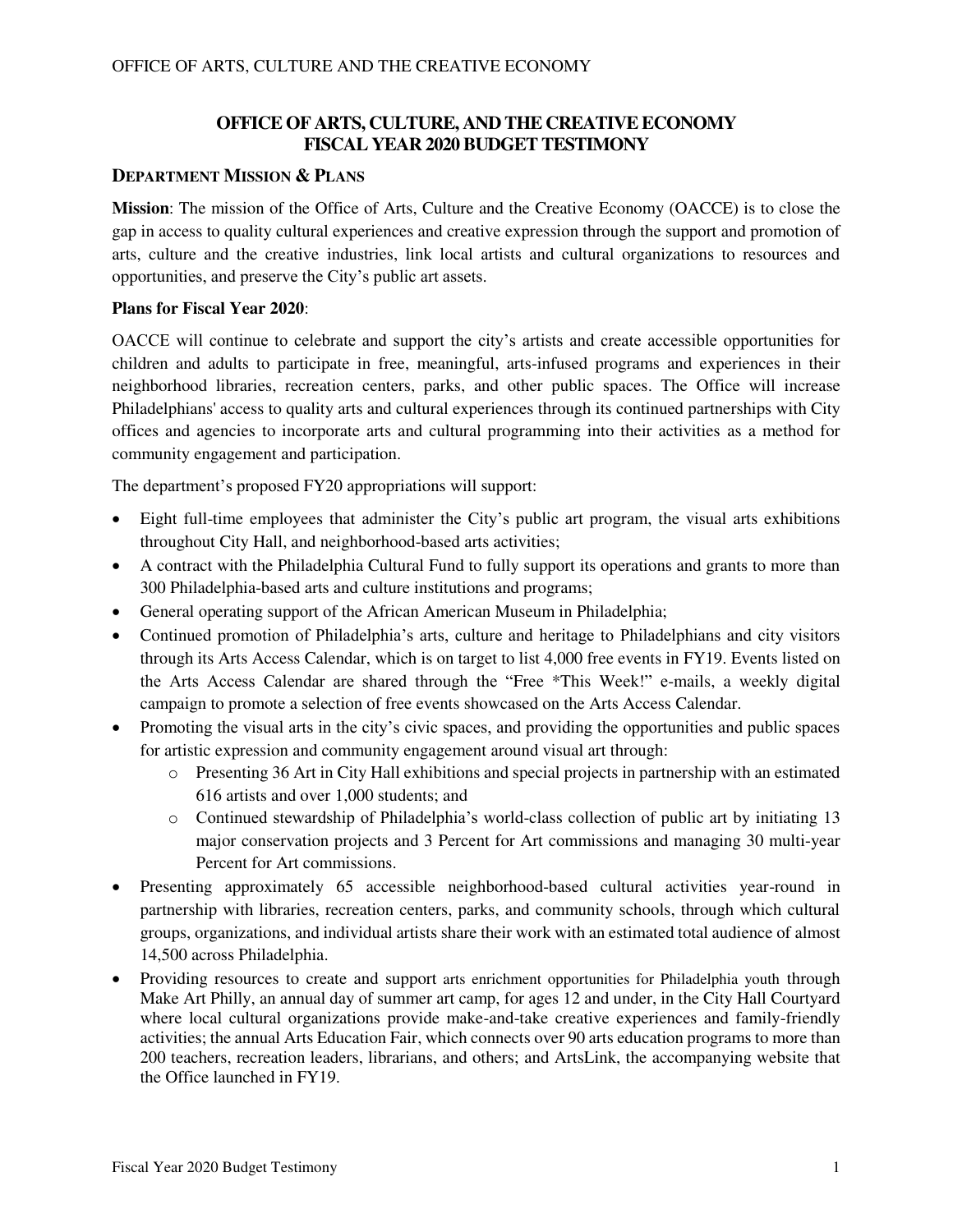- Develop a campaign and anchor event to celebrate the 60<sup>th</sup> anniversary of the first municipal Percent for Art Program in the country; and
- In collaboration and coordination with the Rebuild team, work to connect local artists and creative organizations to opportunities for involvement in Rebuild projects.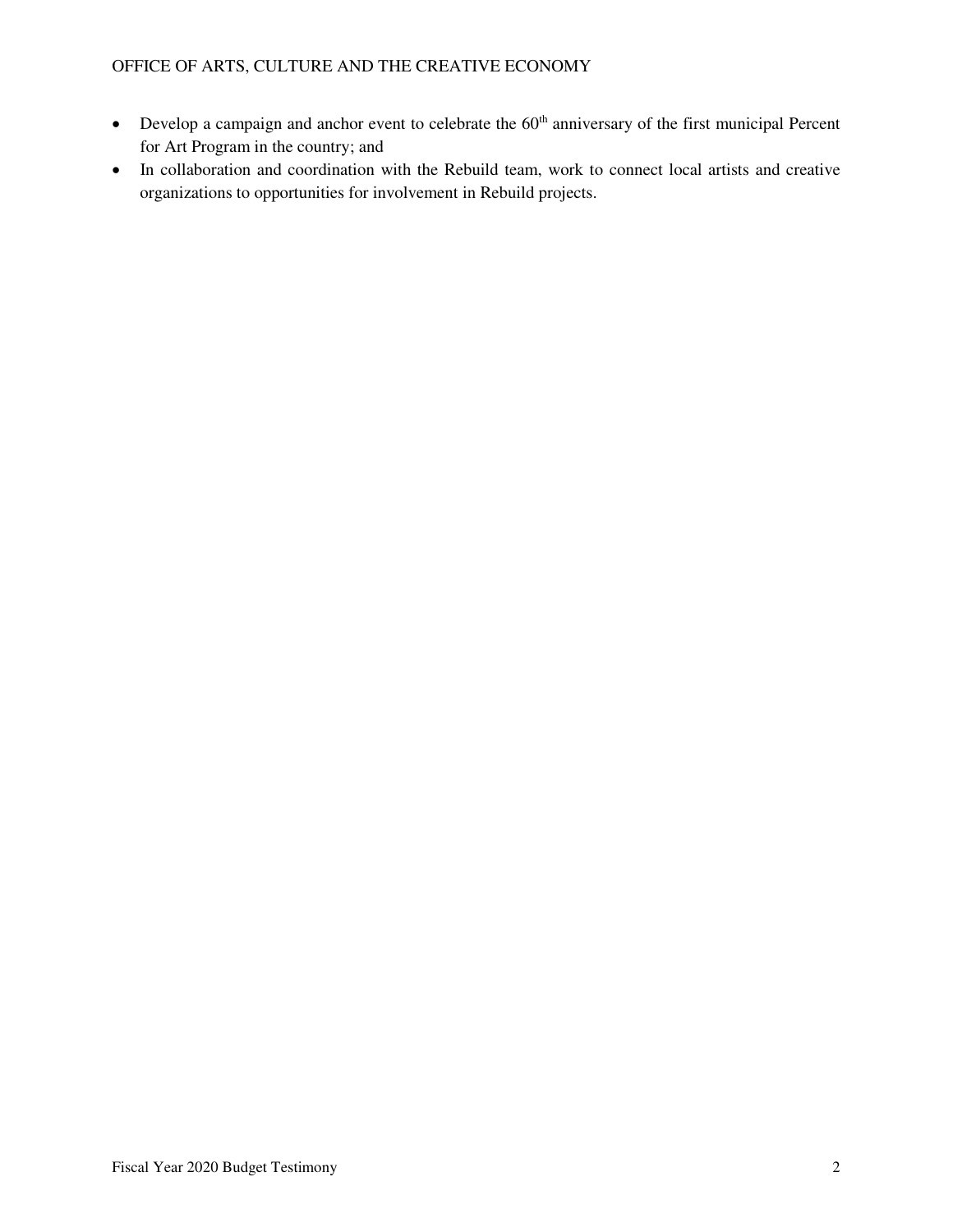| <b>Staff Demographics Summary (as of November 2018)</b> |           |           |          |           |  |  |  |  |  |
|---------------------------------------------------------|-----------|-----------|----------|-----------|--|--|--|--|--|
|                                                         | Total     | Minority  | White    | Female    |  |  |  |  |  |
| Number of Full-Time Staff                               | 8         | 5         | 3        | 6         |  |  |  |  |  |
| Number of Exempt Staff                                  | 8         | 5         | 3        | 6         |  |  |  |  |  |
| Number of Executive Staff (deputy<br>level and above)   |           |           | $\Omega$ |           |  |  |  |  |  |
| Average Salary, Full-Time Staff                         | \$62,192  | \$67,586  | \$53,202 | \$64,368  |  |  |  |  |  |
| Average Salary, Exempt Staff                            | \$62,192  | \$67,586  | \$53,202 | \$64,368  |  |  |  |  |  |
| Average Salary, Executive Staff                         | \$133,900 | \$133,900 | N/A      | \$133,900 |  |  |  |  |  |
| Median Salary, Full-Time Staff                          | \$53,129  | \$54,758  | \$43,260 | \$47,380  |  |  |  |  |  |
| Median Salary, Exempt Staff                             | \$53,129  | \$54,758  | \$43,260 | \$47,380  |  |  |  |  |  |
| Median Salary, Executive Staff                          | \$133,900 | \$133,900 | N/A      | \$133,900 |  |  |  |  |  |

## **BUDGET SUMMARY & OTHER BUDGET DRIVERS**

| <b>Employment Levels (as of November 2018)</b>             |                               |                                              |  |  |  |  |  |
|------------------------------------------------------------|-------------------------------|----------------------------------------------|--|--|--|--|--|
|                                                            | <b>Budgeted</b><br>in $FY191$ | Filled as of<br>the Increment<br>Run (11/18) |  |  |  |  |  |
| Number of Full-Time Positions                              |                               |                                              |  |  |  |  |  |
| Number of Exempt Positions                                 |                               |                                              |  |  |  |  |  |
| Number of Executive Positions (deputy)<br>level and above) |                               |                                              |  |  |  |  |  |
| Average Salary of All Full-Time Positions                  | \$62,192                      | \$62,192                                     |  |  |  |  |  |
| Median Salary of All Full-Time Positions                   | \$53,129                      | \$53,129                                     |  |  |  |  |  |

<sup>1</sup> Three Philadelphia Industrial Development Corporation (PIDC) employees became City of Philadelphia employees in FY19.

| <b>General Fund Financial Summary by Class</b>    |                |                    |                |                    |                |                  |  |  |  |  |
|---------------------------------------------------|----------------|--------------------|----------------|--------------------|----------------|------------------|--|--|--|--|
|                                                   | FY18 Original  | FY18 Actual        | FY19 Original  | FY19 Estimated     | FY20 Proposed  | Difference:      |  |  |  |  |
|                                                   | Appropriations | <b>Obligations</b> | Appropriations | <b>Obligations</b> | Appropriations | <b>FY20-FY19</b> |  |  |  |  |
| Class 100 - Employee Compensation                 | \$319,878      | \$274.563          | \$312,767      | \$475.752          | \$508,300      | \$32,548         |  |  |  |  |
| Class 200 - Purchase of Services                  | \$482,400      | \$482,053          | \$482,400      | \$482,400          | \$212,014      | $(\$270,386)$    |  |  |  |  |
| Class $300/400$ - Materials, Supplies & Equipment | \$7,000        | \$5,606            | \$7,000        | \$7,000            | \$7,000        | \$0              |  |  |  |  |
| Class 500 - Contributions                         | \$3,370,688    | \$3,370,688        | \$3,370,688    | \$3,370,688        | \$3,370,688    | \$0              |  |  |  |  |
|                                                   | \$4,179,966    | \$4,132,910        | \$4,172,855    | \$4,335,840        | \$4,098,002    | $(\$237,838)$    |  |  |  |  |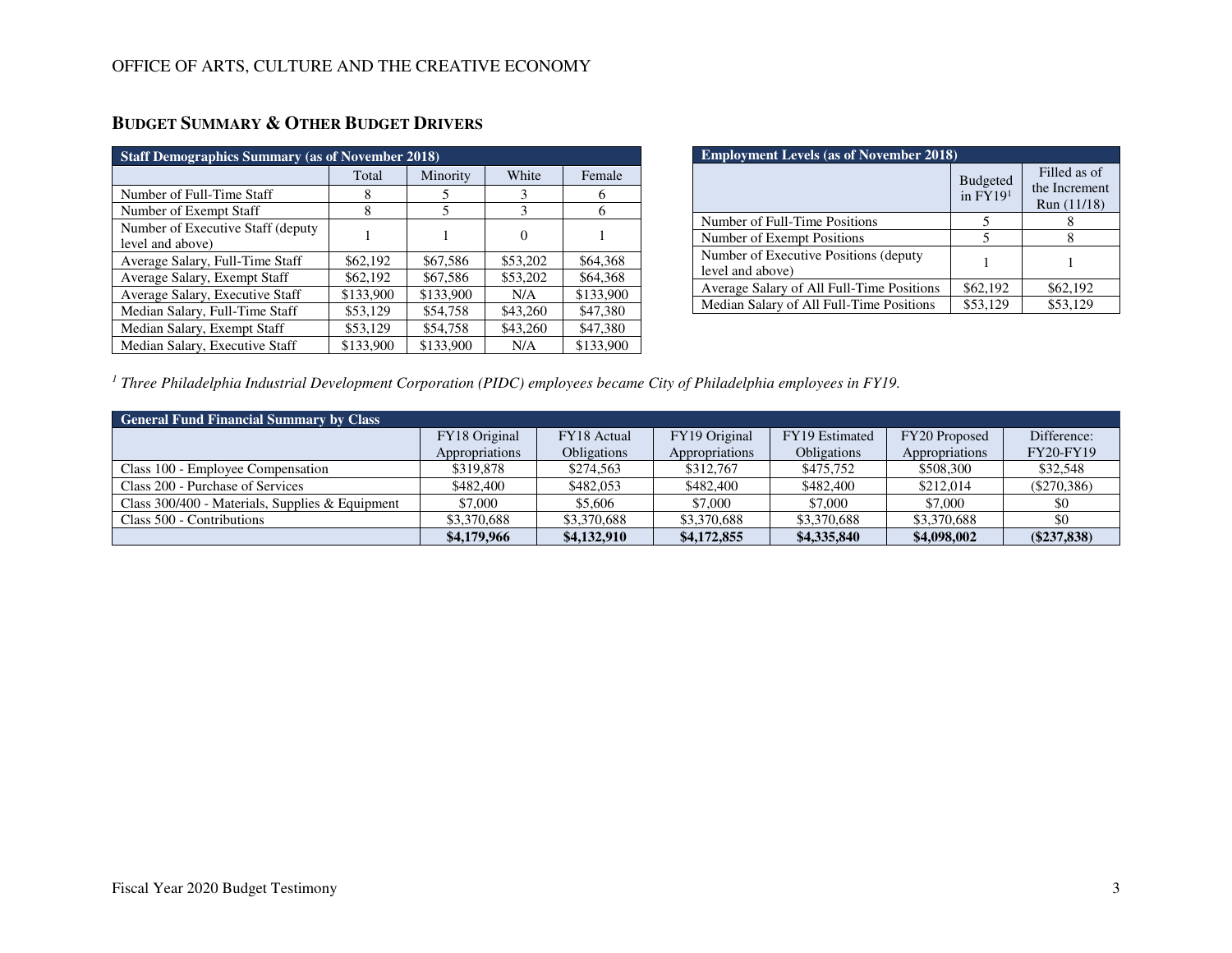| <b>Contracts Summary (Professional Services only)</b> |       |             |             |             |             |                       |  |  |
|-------------------------------------------------------|-------|-------------|-------------|-------------|-------------|-----------------------|--|--|
|                                                       | FY14  | <b>FY15</b> | <b>FY16</b> | <b>FY17</b> | <b>FY18</b> | FY19 YTD<br>(01 & 02) |  |  |
| Total amount of contracts                             | \$0   | \$0         | \$15,000    | \$939,925   | \$219,940   | \$0                   |  |  |
| Total amount to M/W/DSBE                              | \$0   | \$0         | \$0         | \$217,029   | \$0         | \$0                   |  |  |
| <b>Participation Rate</b>                             | $0\%$ | $0\%$       | $0\%$       | 23%         | $0\%$       | $0\%$                 |  |  |

**Total M/W/DSBE Contract Participation Goal (Public Works; Services, Supplies & Equipment; and Professional Services combined) FY18** FY19 FY20 M/W/DSBE Contract Participation Goal 15% 25% Best and Good Faith Effort

OACCE's participation goal for FY19 was 25%. OACCE engages in little or no contracting activity as an office, but instead administers contracts for Percent for Art and Public Art conservation on behalf of the City; commissioning individual artists to create permanent pieces of site-specific public art. For OACCE, the majority of its professional services are direct payment to artists and nonprofit arts organizations who gain no benefit by registering as an M/W/DSBE. As such, the Office of Economic Opportunity has adjusted OACCE's FY20 participation goal to Best and Good Faith Effort (BGFE) during their Annual Departmental Meeting.

However, it is important to note that OACCE remains diligent in its efforts to employ a diverse range of individuals artists and arts organizations representative of the city and its communities – 35% of the artists and organizations paid directly by OACCE in FY18 were individual women or minority artists, or organizations led by a woman or minority individual. The participation rate for Q1 and Q2 in FY19 was 31%.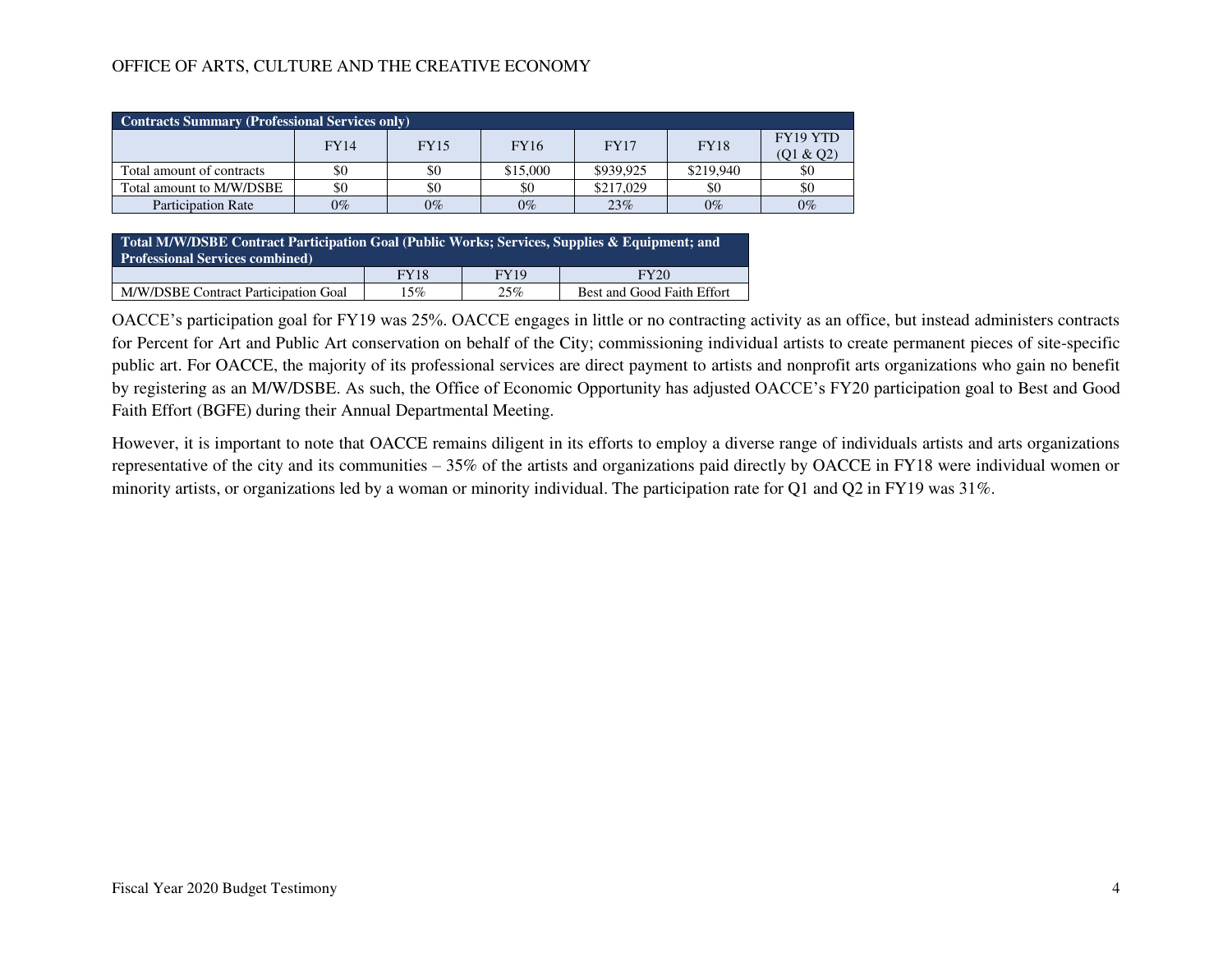### **PROPOSED BUDGET OVERVIEW**

#### **Proposed Funding Request**:

The proposed Fiscal Year 2020 General Fund budget totals \$4,098,002, a decrease of \$237,838 from Fiscal Year 2019 estimated obligation levels. This decrease is due to returning dollars to cover the fringe benefits for three positions transferred from the Philadelphia Industrial Development Corporation to the City of Philadelphia in FY19, and the removal of a one-time addition of \$32,000 that was placed in OACCE's budget in FY19 to cover Atwater Kent-related expenses due to insufficient funds in its budget.

The proposed FY20 budget includes:

- \$508,300 in Class 100, a \$32,548 increase over FY19. This funding will support the eight budgeted full-time positions, including three whose salaries and benefits were included previously in the Office's contract with the Philadelphia Industrial Development Corporation but who became City of Philadelphia employees in FY19.
- \$212,014 in Class 200, a \$212,014 decrease from FY19 due to the above-mentioned transfer of three full-time positions from the Philadelphia Industrial Development Corporation to the City of Philadelphia. This FY20 funding will be used for the administration of all OACCE programming including Public Art conservation, Percent for Art administration, Art in City Hall exhibitions, Make Art Philly, Philly Celebrates Jazz, and all free culture in neighborhood activities.
- \$7,000 in Class 300/400, level with FY19. This funding will go towards the printing of informational and promotional materials and the purchase of supplies for the office.
- \$3,370,688 in Class 500, level with FY19. This funding will go towards a contract with the Philadelphia Cultural Fund (PCF) fully supporting PCF operations as well as its FY20 arts and culture grants; and a contribution towards general operating support of the African American Museum in Philadelphia.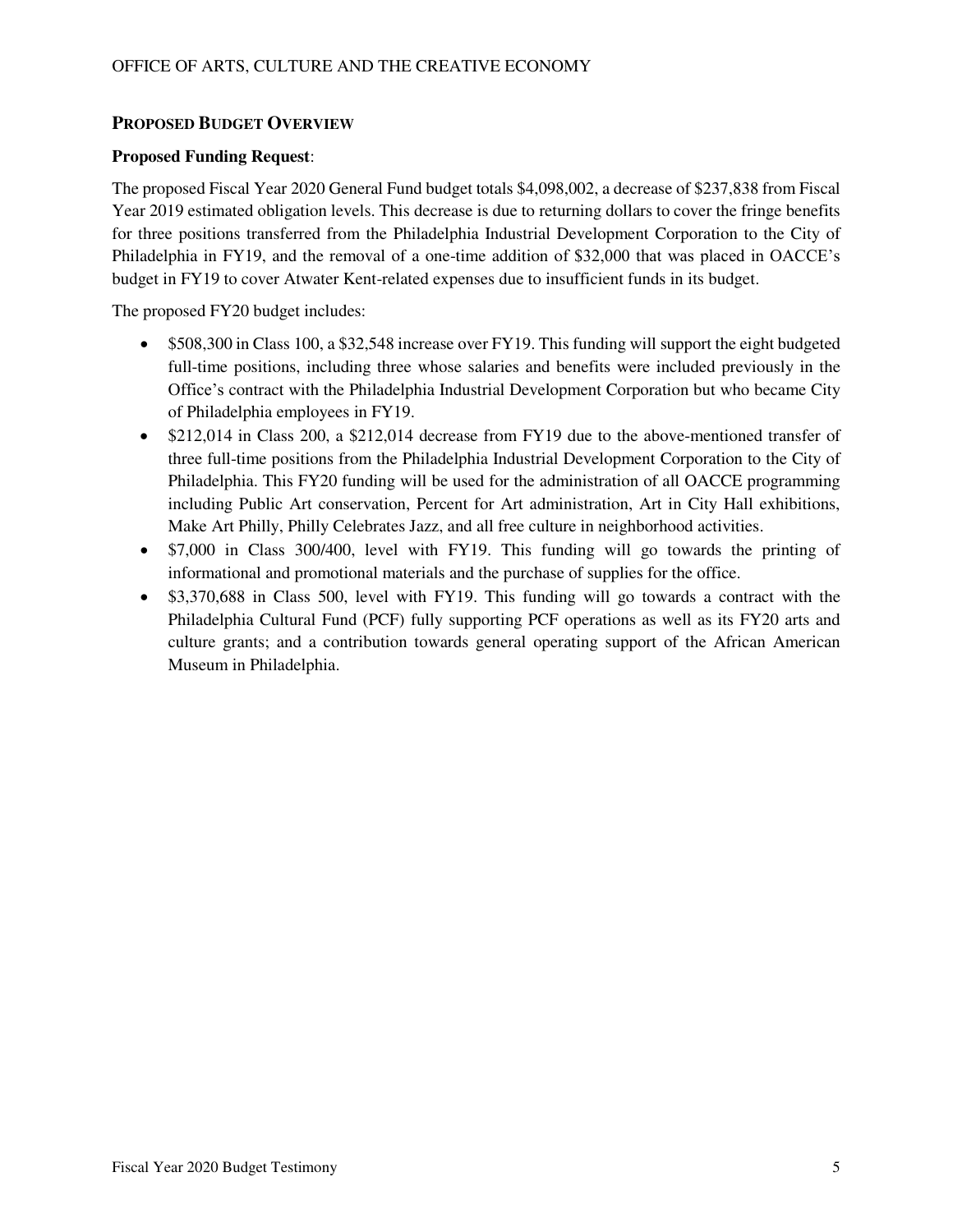## **STAFFING LEVELS**

The department is requesting eight budgeted positions for FY20, an increase in three positions over FY19.

The increase is attributed to the transfer of three budgeted and existing positions to the City of Philadelphia payroll. These positions were previously included in the scope of services with the annual contract with the Philadelphia Industrial Development Corporation. The existing employees in these three positions are reflected as new hires below.

## **NEW HIRES**

| New Hires (from 7/1/2018 to 11/25/18)                     |  |  |  |  |  |  |  |
|-----------------------------------------------------------|--|--|--|--|--|--|--|
| <b>Total Number</b><br>Mandarin<br>German<br>of New Hires |  |  |  |  |  |  |  |
| Asian                                                     |  |  |  |  |  |  |  |
| White                                                     |  |  |  |  |  |  |  |
| Total                                                     |  |  |  |  |  |  |  |

OACCE filled the Community Arts Coordinator position, which was vacated in December 2018, on April 8, 2019. He is a white male who speaks no additional languages.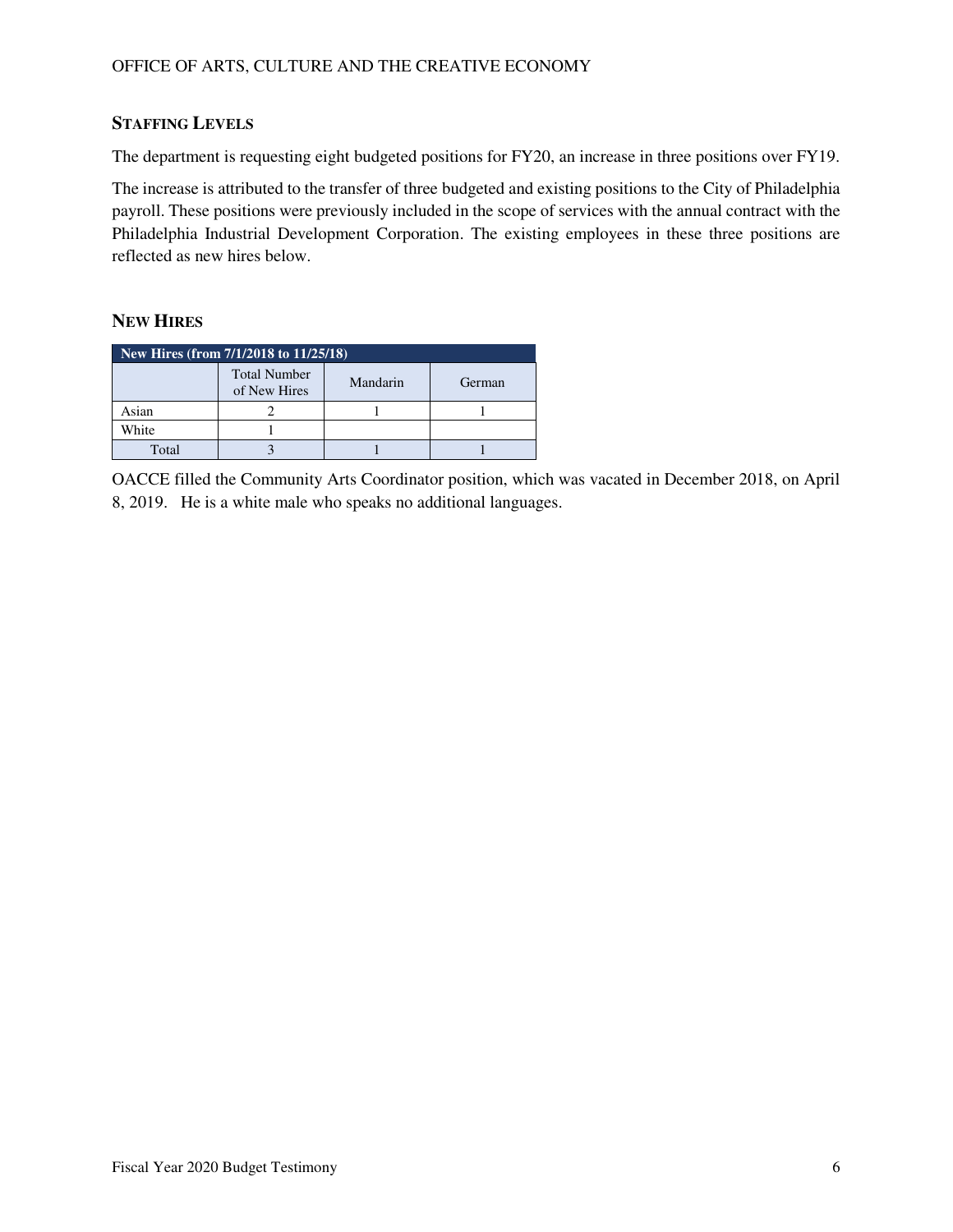### **PERFORMANCE, CHALLENGES, AND INITIATIVES**

| <b>FY20 Strategic Goals</b>                                                                                                                                                                                                                                                                                                                                                       |                                         |             |             |        |  |  |  |  |  |
|-----------------------------------------------------------------------------------------------------------------------------------------------------------------------------------------------------------------------------------------------------------------------------------------------------------------------------------------------------------------------------------|-----------------------------------------|-------------|-------------|--------|--|--|--|--|--|
| Increase the number of City-owned buildings and spaces (i.e. libraries, recreation centers, parks) hosting<br>$\bullet$<br>OACCE's free arts and culture experiences (performances, dance instruction, art-making, etc.).<br>Enhance the communication strategy to reach more Philadelphians and increase participation in OACCE's<br>$\bullet$<br>neighborhood-based activities. |                                         |             |             |        |  |  |  |  |  |
| Continue to create and support arts enrichment opportunities for Philadelphia youth.                                                                                                                                                                                                                                                                                              |                                         |             |             |        |  |  |  |  |  |
| <b>FY20 Performance Measures</b>                                                                                                                                                                                                                                                                                                                                                  |                                         |             |             |        |  |  |  |  |  |
|                                                                                                                                                                                                                                                                                                                                                                                   | <b>FY18</b>                             | FY19 YTD    | <b>FY19</b> | FY20   |  |  |  |  |  |
| Measure                                                                                                                                                                                                                                                                                                                                                                           | Actual                                  | $(Q1 + Q2)$ | Target      | Target |  |  |  |  |  |
| Number of performances <sup>1</sup>                                                                                                                                                                                                                                                                                                                                               | 75                                      | 56          | 65          | 65     |  |  |  |  |  |
| Number of students engaged                                                                                                                                                                                                                                                                                                                                                        | 1,800                                   | 1,407       | 1,800       | 1,800  |  |  |  |  |  |
| Number of artists supported <sup>2</sup><br>1,151<br>1,000<br>1,000<br>493                                                                                                                                                                                                                                                                                                        |                                         |             |             |        |  |  |  |  |  |
| Attendance to OACCE's activities <sup>3</sup>                                                                                                                                                                                                                                                                                                                                     | 135,000<br>58,354<br>150,000<br>150,000 |             |             |        |  |  |  |  |  |
| Social media engagement <sup>4</sup>                                                                                                                                                                                                                                                                                                                                              | 24.561                                  | 7.925       | 20,000      | 20,000 |  |  |  |  |  |

*<sup>1</sup>In FY18, OACCE did an aggressive number of performances (including 10 in July 2017) and resolved to focus resources to invest in more quality events and increased attendance in ensuing years.* 

*<sup>2</sup>This is the number of artists with whom OACCE works and whom OACCE hires.* 

*<sup>3</sup>This is an estimated attendance count. OACCE attends many events to conduct counts. Performers also provide attendance numbers, and the Gallery has a counter on its door. OACCE also uses a formula to track visitors to non-gallery displays.* 

*4 This is a combination of Twitter and Facebook engagement and reflects digital public engagement to compliment in-person attendance engagement. Social media engagement is the sum of comments/mentions and likes per post on Facebook and Twitter.*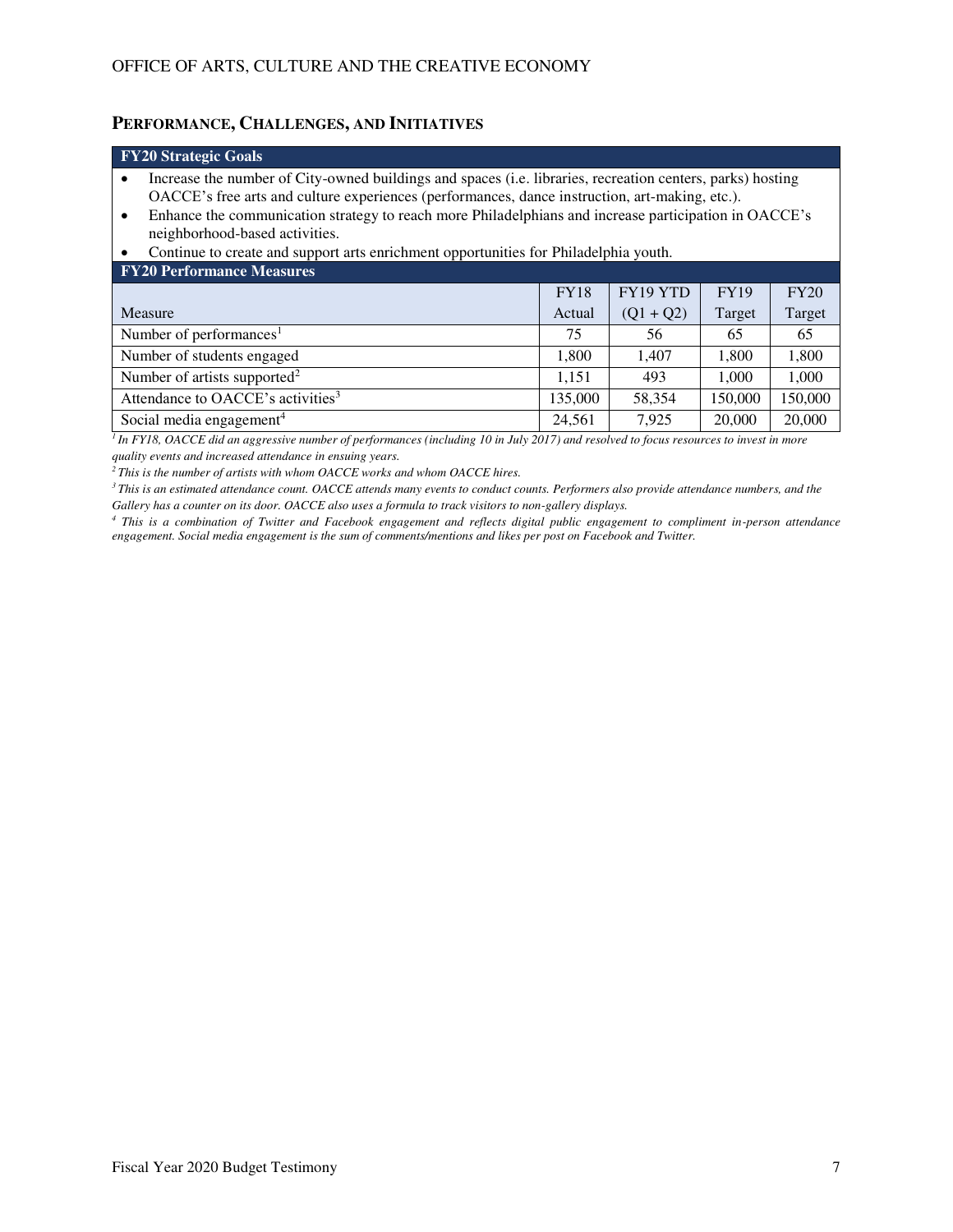# **OTHER BUDGETARY IMPACTS**

## **Federal and State (Where Applicable)**

N/A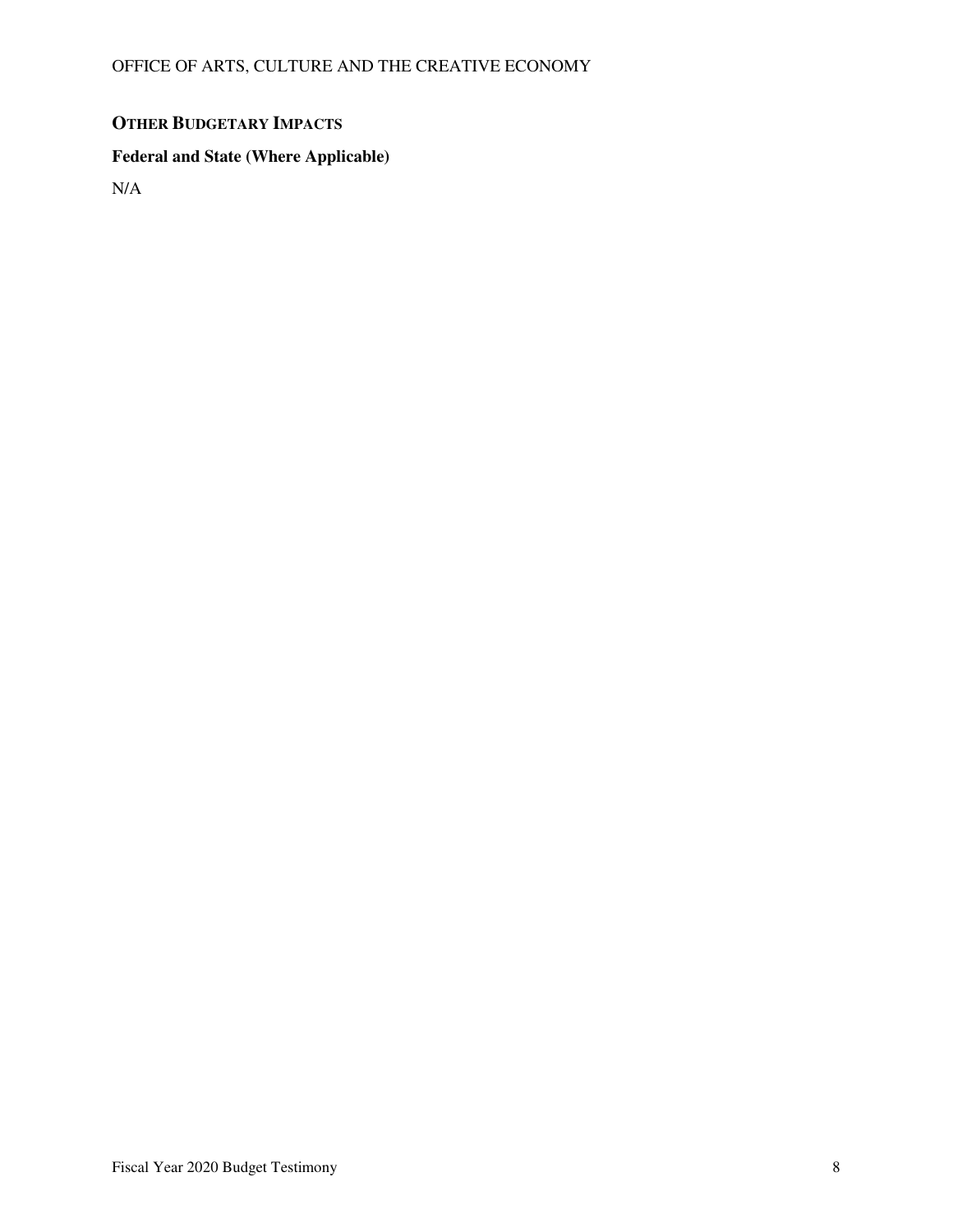## **CONTRACTING EXPERIENCE**

OACCE held four professional services contracts with for-profit vendors in FY19, of which one is still active. All services were related to the conservation and collection management or Percent for Art commissions related to the OACCE's stewardship of the City's public art collection. The "For-Profit Vendors" with which OACCE contracts are individual artists and businesses who seldom register as an M/W/DSBE because they gain no particular benefit from that status. Participation in FY19 has been achieved through subcontracted services. For example, Jill Sablosky is an individual artist with whom the City has contracted to commission a Percent for Art piece, but she is not M/W/DSBE-certified. However, she is enlisting a M/W/DSBE-certified subcontractor for services that will cost 4% of the contract amount.

| M/W/DSBE Participation on Large Professional Services Contracts with For-Profit Vendors |                                                       |                                    |                             |                               |               |                                                 |                                          |                                         |                                                   |                                                                                                            |                                                                                |
|-----------------------------------------------------------------------------------------|-------------------------------------------------------|------------------------------------|-----------------------------|-------------------------------|---------------|-------------------------------------------------|------------------------------------------|-----------------------------------------|---------------------------------------------------|------------------------------------------------------------------------------------------------------------|--------------------------------------------------------------------------------|
| Top Largest Contracts over \$34,000 for FY19                                            |                                                       |                                    |                             |                               |               |                                                 |                                          |                                         |                                                   |                                                                                                            |                                                                                |
| Vendor<br>Name                                                                          | <b>Brief</b><br>Description<br>of Service<br>Provided | Dollar<br>Amount<br>of<br>Contract | <b>RFP</b><br>Issue<br>Date | Contract<br><b>Start Date</b> | Ranges in RFP | $%$ of<br>M/W/DSBE<br>Participation<br>Achieved | \$ Value of<br>M/W/DSBE<br>Participation | Total %<br>Participation<br>- All DSBEs | Total \$<br>Value<br>Participation<br>- All DSBEs | Is This a Local<br>Business?<br>(principal place of<br>business located<br>within City limits)<br>[ves/no] | Does the Vendor<br>Have a Waiver for<br>Living Wage<br>Compliance?<br>[yes/no] |
|                                                                                         |                                                       |                                    |                             |                               | MBE: 10-15%   | $0\%$                                           | \$0                                      |                                         |                                                   |                                                                                                            |                                                                                |
| Talia Greene                                                                            | City<br>Archives                                      | \$80,000                           | 8/17/2017                   | 11/1/2018                     | WBE: 10-15%   | $0\%$                                           | \$0                                      |                                         |                                                   |                                                                                                            |                                                                                |
|                                                                                         |                                                       |                                    |                             |                               | DSBE: N/A     | $0\%$                                           | \$0                                      | $0\%$                                   | \$0                                               | Yes                                                                                                        | N <sub>0</sub>                                                                 |
|                                                                                         | Multiple                                              |                                    |                             |                               | MBE: N/A      | $0\%$                                           | \$0                                      |                                         |                                                   |                                                                                                            |                                                                                |
| Kreilick                                                                                | Sculpture                                             | \$62,920                           | 8/30/2018                   | 3/1/2019                      | WBE: N/A      | 3%                                              | \$1,579                                  |                                         |                                                   |                                                                                                            |                                                                                |
| Conservation                                                                            | Conservation                                          |                                    |                             |                               | DSBE: N/A     | $0\%$                                           | \$0                                      | 3%                                      | \$1,579                                           | N <sub>0</sub>                                                                                             | N <sub>o</sub>                                                                 |
|                                                                                         |                                                       |                                    |                             |                               | MBE: 10-15%   | $0\%$                                           | \$0                                      |                                         |                                                   |                                                                                                            |                                                                                |
| Jill Sablosky                                                                           | Engine 37                                             | \$49,000                           | 2/14/2019                   | 6/1/2019                      | WBE: 10-15%   | $4\%$                                           | \$1,960                                  |                                         |                                                   |                                                                                                            |                                                                                |
|                                                                                         |                                                       |                                    |                             |                               | DSBE: N/A     | $0\%$                                           | \$0                                      | $4\%$                                   | \$1,960                                           | Yes                                                                                                        | N <sub>o</sub>                                                                 |
| Carin                                                                                   | Fishtown                                              |                                    |                             |                               | MBE: 10-15%   | $0\%$                                           | \$0                                      |                                         |                                                   |                                                                                                            |                                                                                |
| Mincemoyer                                                                              | Rec                                                   | \$37,000                           | 6/23/2017                   | 9/1/2018                      | WBE: 10-15%   | $0\%$                                           | \$0                                      |                                         |                                                   |                                                                                                            |                                                                                |
|                                                                                         |                                                       |                                    |                             |                               | DSBE: N/A     | $0\%$                                           | \$0                                      | $0\%$                                   | \$0                                               | N <sub>0</sub>                                                                                             | N <sub>0</sub>                                                                 |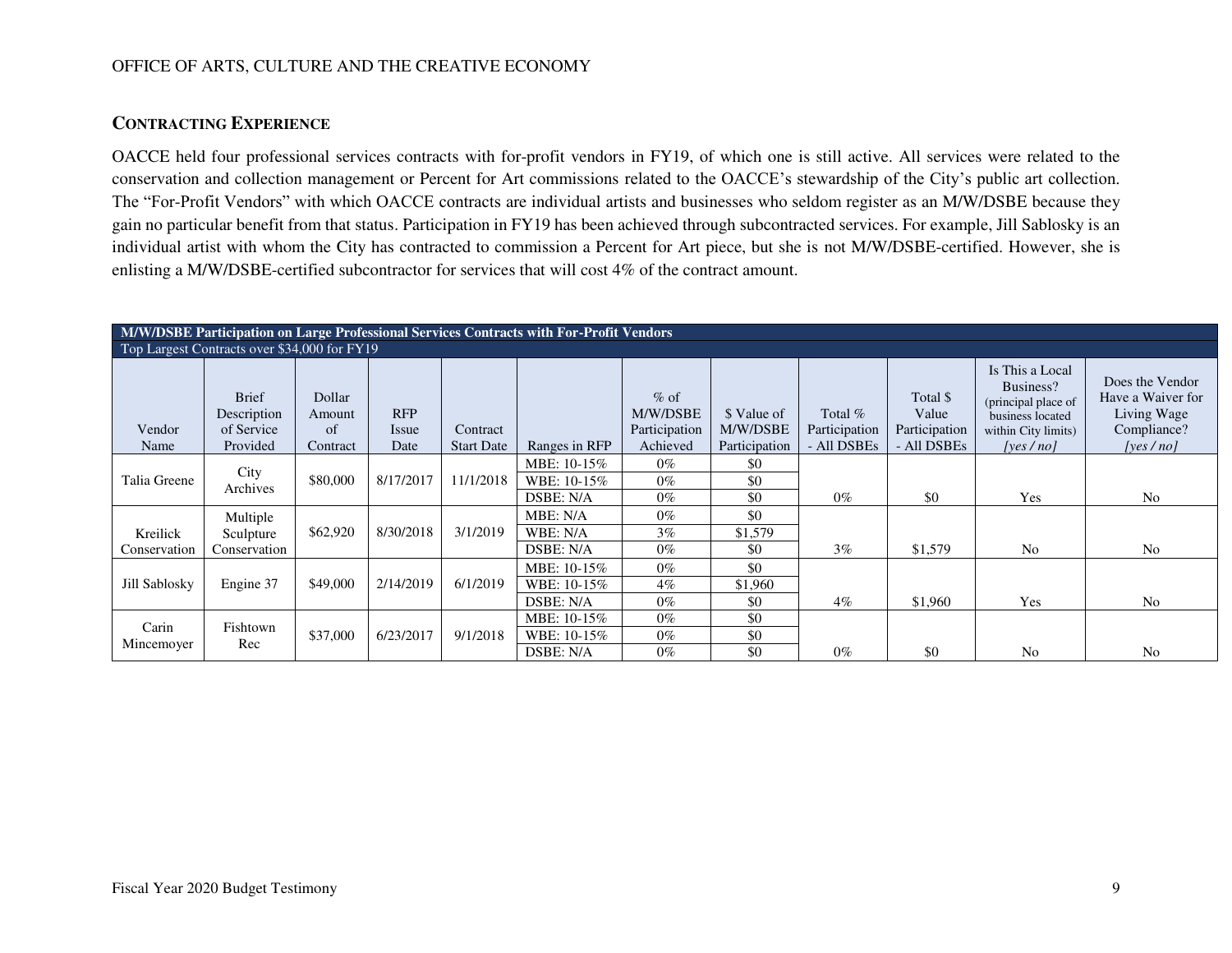| <b>Non-Profit Vendor Demographics</b>           |            |          |  |  |  |  |  |  |
|-------------------------------------------------|------------|----------|--|--|--|--|--|--|
| Philadelphia Cultural Fund                      | Minority % | Female % |  |  |  |  |  |  |
| Workforce                                       | 67%        | 100%     |  |  |  |  |  |  |
| Executive                                       | $0\%$      | 100%     |  |  |  |  |  |  |
| Board                                           | 71%        | 53%      |  |  |  |  |  |  |
| Philadelphia Industrial Development Corporation | Minority % | Female % |  |  |  |  |  |  |
| Workforce                                       | 43%        | 68%      |  |  |  |  |  |  |
| Executive                                       | 55%        | 45%      |  |  |  |  |  |  |
| Board                                           | 29%        | 29%      |  |  |  |  |  |  |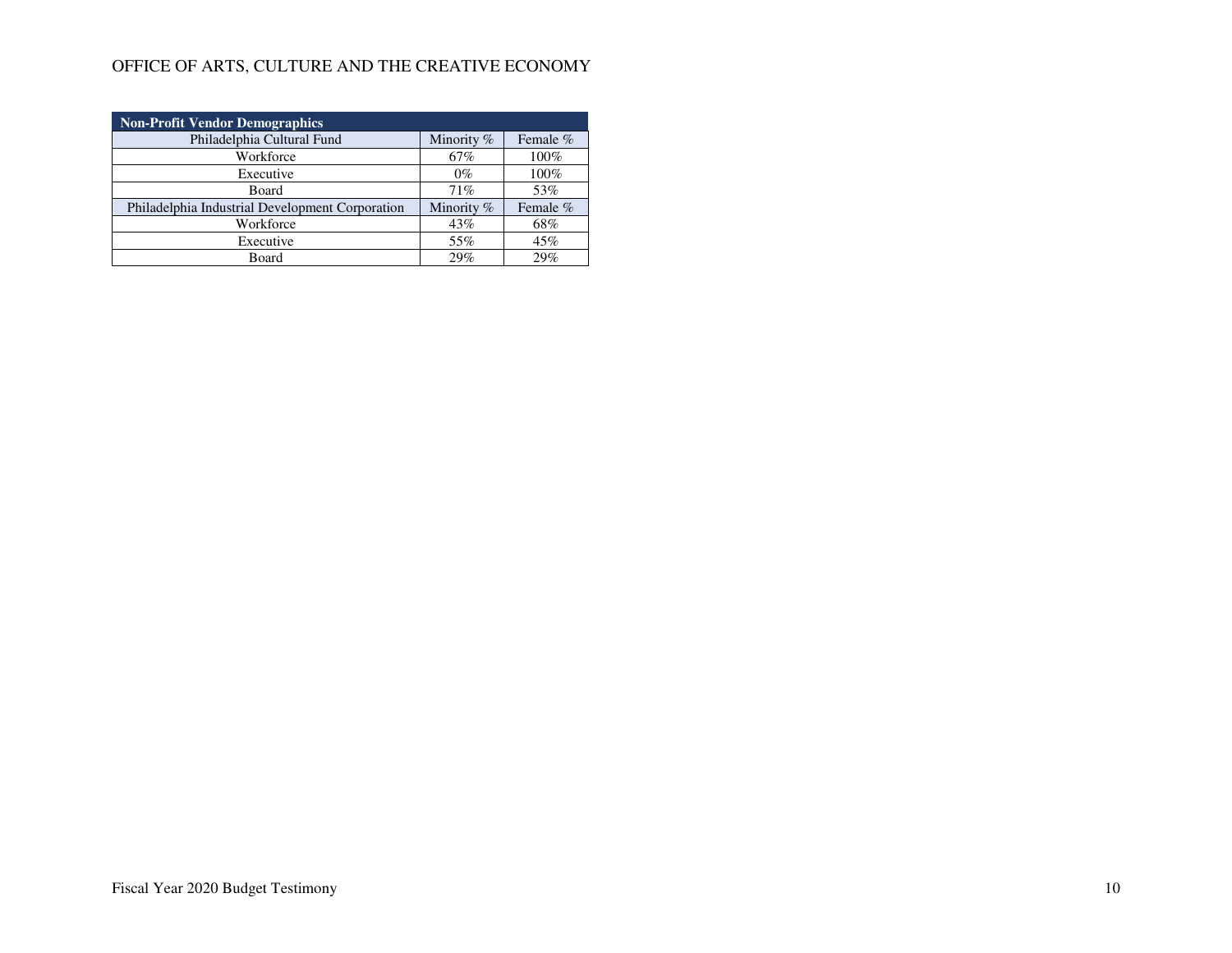# **EMPLOYEE DATA**

| <b>Staff Demographics (as of November 2018)</b> |                        |                  |                      |                        |                  |  |  |  |
|-------------------------------------------------|------------------------|------------------|----------------------|------------------------|------------------|--|--|--|
|                                                 | <b>Full-Time Staff</b> |                  |                      | <b>Executive Staff</b> |                  |  |  |  |
|                                                 | Male                   | Female           |                      | Male                   | Female           |  |  |  |
|                                                 | African-               | African-         |                      | African-               | African-         |  |  |  |
|                                                 | American               | American         |                      | American               | American         |  |  |  |
| Total                                           | $\boldsymbol{0}$       | 2                | Total                | $\boldsymbol{0}$       | 1                |  |  |  |
| % of Total                                      | $0\%$                  | 25%              | % of Total           | $0\%$                  | 100%             |  |  |  |
| Average Salary                                  | $\rm N/A$              | \$92,700         | Average Salary       | N/A                    | \$133,900        |  |  |  |
| <b>Median Salary</b>                            | N/A                    | \$92,700         | <b>Median Salary</b> | N/A                    | \$133,900        |  |  |  |
|                                                 | White                  | White            |                      | White                  | White            |  |  |  |
| Total                                           | $\overline{0}$         | 3                | Total                | $\overline{0}$         | $\theta$         |  |  |  |
| % of Total                                      | $0\%$                  | 38%              | % of Total           | $0\%$                  | $0\%$            |  |  |  |
| Average Salary                                  | N/A                    | \$53,202         | Average Salary       | N/A                    | N/A              |  |  |  |
| <b>Median Salary</b>                            | N/A                    | \$43,260         | Median Salary        | N/A                    | N/A              |  |  |  |
|                                                 | Hispanic               | Hispanic         |                      | Hispanic               | Hispanic         |  |  |  |
| Total                                           | $\mathbf{0}$           | 1                | Total                | $\mathbf{0}$           | $\overline{0}$   |  |  |  |
| % of Total                                      | $0\%$                  | 13%              | % of Total           | $0\%$                  | $0\%$            |  |  |  |
| Average Salary                                  | N/A                    | \$41,200         | Average Salary       | $\rm N/A$              | N/A              |  |  |  |
| Median Salary                                   | N/A                    | \$41,200         | Median Salary        | N/A                    | N/A              |  |  |  |
|                                                 | Asian                  | Asian            |                      | Asian                  | Asian            |  |  |  |
| Total                                           | 2                      | $\boldsymbol{0}$ | Total                | $\boldsymbol{0}$       | $\boldsymbol{0}$ |  |  |  |
| % of Total                                      | 25%                    | $0\%$            | % of Total           | $0\%$                  | $0\%$            |  |  |  |
| Average Salary                                  | \$55,664               | N/A              | Average Salary       | N/A                    | N/A              |  |  |  |
| Median Salary                                   | \$55,664               | N/A              | Median Salary        | N/A                    | N/A              |  |  |  |
|                                                 | Other                  | Other            |                      | Other                  | Other            |  |  |  |
| Total                                           | $\theta$               | $\theta$         | Total                | $\theta$               | $\theta$         |  |  |  |
| % of Total                                      | $0\%$                  | $0\%$            | % of Total           | $0\%$                  | $0\%$            |  |  |  |
| Average Salary                                  | N/A                    | N/A              | Average Salary       | N/A                    | N/A              |  |  |  |
| Median Salary                                   | N/A                    | N/A              | Median Salary        | N/A                    | N/A              |  |  |  |
|                                                 | <b>Bilingual</b>       | Bilingual        |                      | <b>Bilingual</b>       | Bilingual        |  |  |  |
| Total                                           | 2                      | $\overline{0}$   | Total                | $\overline{0}$         | $\overline{0}$   |  |  |  |
| % of Total                                      | 25%                    | $0\%$            | % of Total           | $0\%$                  | $0\%$            |  |  |  |
| Average Salary                                  | 55,664                 | N/A              | Average Salary       | N/A                    | N/A              |  |  |  |
| Median Salary                                   | 55,664                 | N/A              | Median Salary        | N/A                    | N/A              |  |  |  |
|                                                 | Male                   | Female           |                      | Male                   | Female           |  |  |  |
| Total                                           | $\overline{c}$         | 6                | Total                | $\mathbf{0}$           | 1                |  |  |  |
| % of Total                                      | 25%                    | 75%              | % of Total           | $0\%$                  | $100\%$          |  |  |  |
| Average Salary                                  | \$55,664               | \$64,368         | Average Salary       | $\rm N/A$              | \$133,900        |  |  |  |
| <b>Median Salary</b>                            | \$55,664               | \$47,380         | <b>Median Salary</b> | N/A                    | \$133,900        |  |  |  |